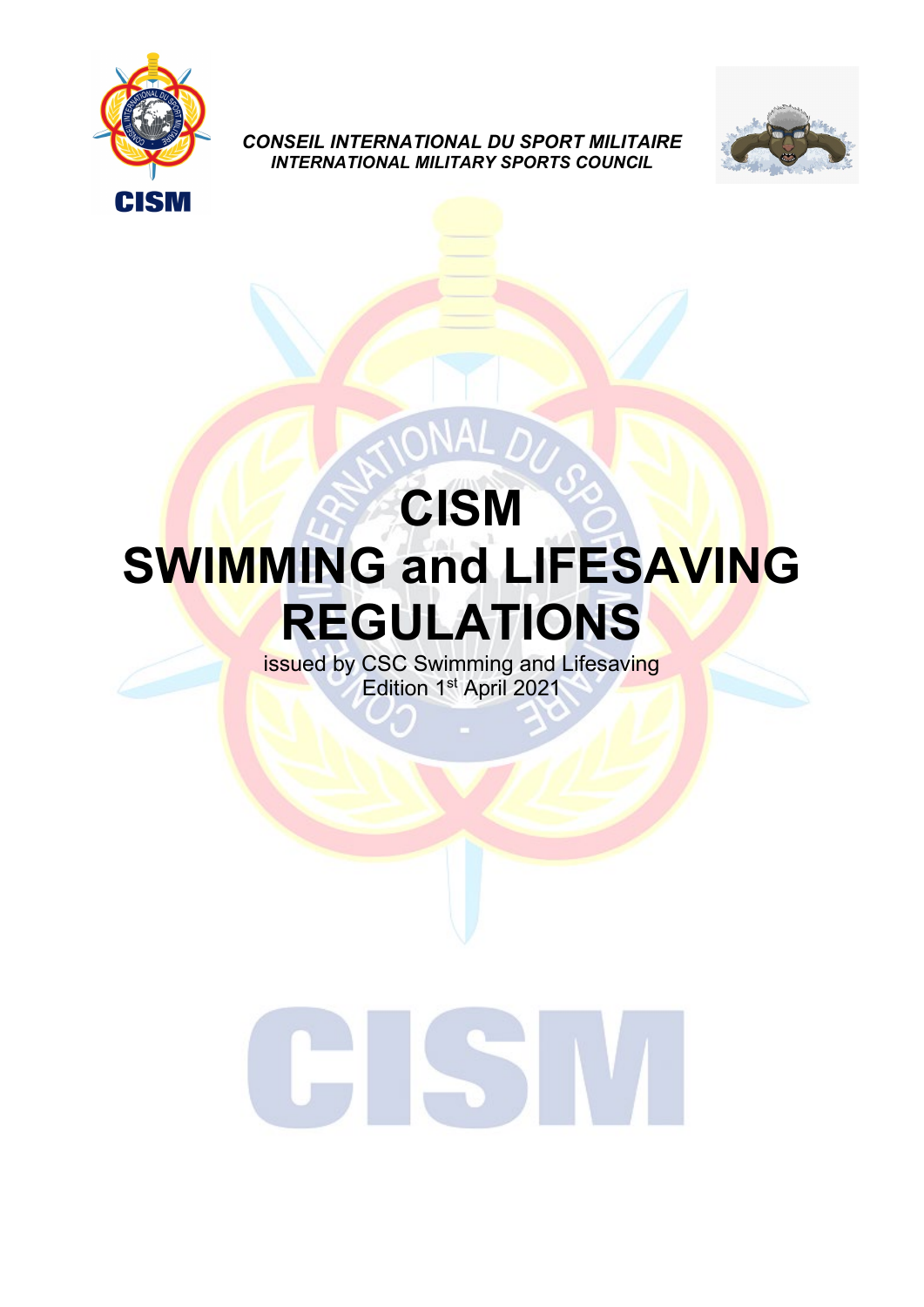# **Table of Content**

- **1. COMPETITIONS, RULES AND APPOINTMENTS**
- **2. PARTICIPATION - COMPOSITION OF A MISSION**
- **3. GENERAL EVENT SCHEDULE**
- **4. SPORTS REGULATIONS**
- **5. DOPING CONTROL**
- **6. RESULTS AND AWARDS**
- **7. Appendix 1 Check-List for team Captains and Coaches Appendix 2 Entry Form**

# **FOREWORD**

The different disciplines of aquatic sports demands a combination of physical strength, superior fitness and intense mental fortitude, and for these reasons, it has always been considered a very practical and significant sport for military athletic competition. Since the CISM foundation, this disciplines has been a regular mainstay in the sporting calendar. Under the auspices of CISM, the world military are made up of two separate disciplines: swimming and lifesaving.

Due to the fact, that it can often be challenging and impractical for a host country to plan and execute a comprehensive program that would include both disciplines, it is possible to organize a championship focused solely on a single discipline. Swimming and lifesaving CISM championships take place between July and October and should always be harmonized with the international event calendar of FINA and ILS. Para-athletes inside CISM should be integrated in a swimming championship [wherever](http://dict.leo.org/#/search=wherever&searchLoc=0&resultOrder=basic&multiwordShowSingle=on) [applicable.](http://dict.leo.org/#/search=applicable&searchLoc=0&resultOrder=basic&multiwordShowSingle=on) Therefor it is not necessary to have special infrastructure or equipment available.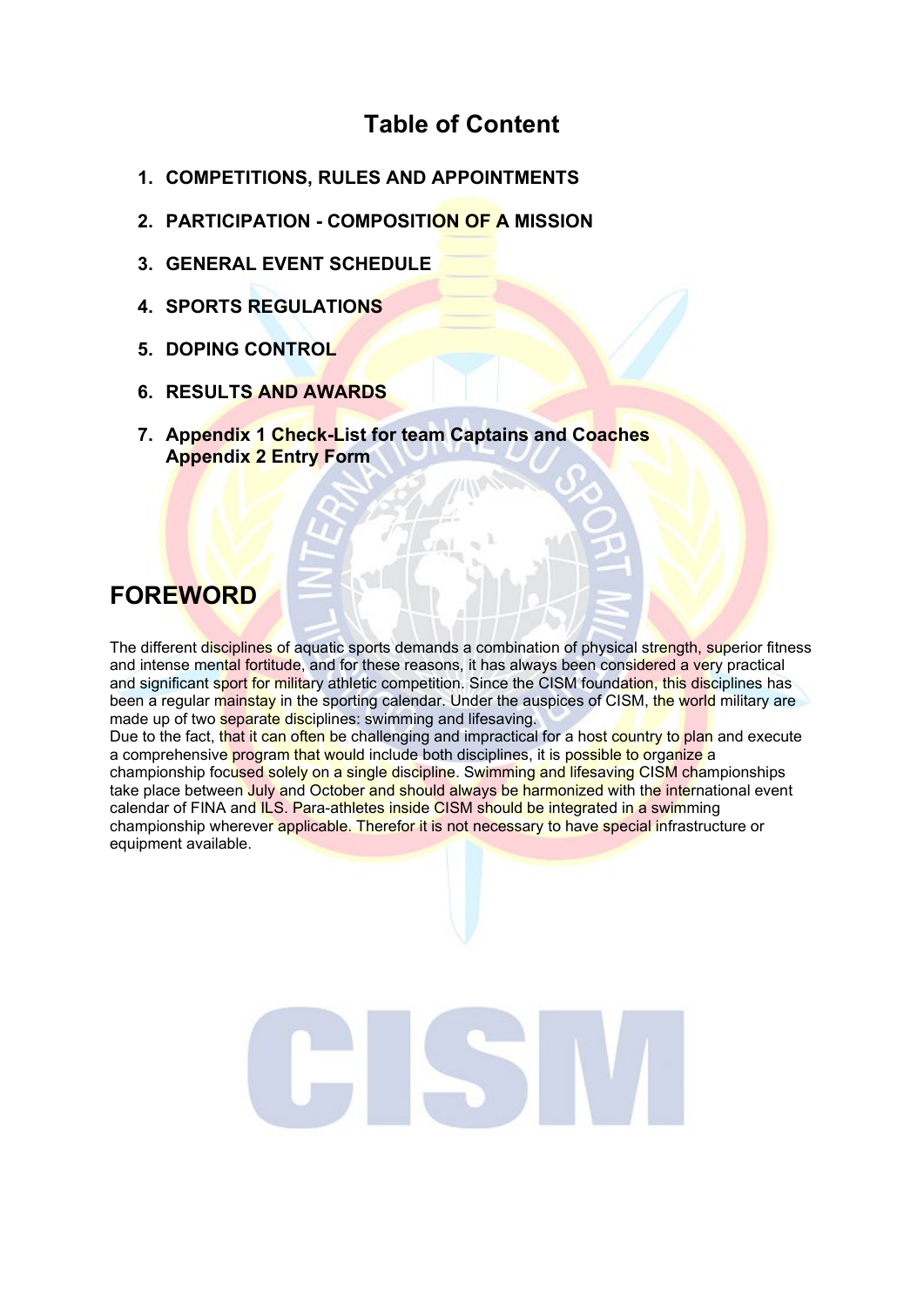# **1. COMPETITIONS, RULES AND APPOINTMENTS**

### **1.1 COMPETITIONS**

For all competitions the Organizing Committee (OC) should create a day by day schedule (including the order of events) as soon as possible in accordance with the President of the CISM Sport Committee (PCSC). For the Team Captains it is necessary to have this schedule to finalize the final entry (to define athletes per discipline and entry times).

In the case in which para-athletes are integrated, the program for the para-athletes will be finally defined in consultation between the Organizing Committee and the President of the CSC (PCSC). The way of classification of the para- athletes will be specified in the respective invitation for the event and will probably sum up some different IPC sport-classes in one sport-class to make sure that there will be a competition possible with minimum 3 athletes per sport class. The red marked disciplines under 1.1.1.1 are generally foreseen for the participation of para-athletes. For relays with para-athletes there will be a defined system inspired by the point-system of IPC swimming.

### **1.1.1 SWIMMING**

During CISM World Championships the event program for swimming will be conducted in accordance with the FINA World Championship program and during CISM World Games the event program for swimming will be executed in accordance with the FINA Olympic program.

The schedule will be established based on the number of participating athletes in order to take into account the stipulated requirement for the official four-hour rest period required between morning heats and finals.

### **1.1.1.1 SWIMMING POOL EVENTS**

The following events will be conducted at World Championships and World Games: Freestyle 50,100, 200, 400, 800 and 1500 meters

Backstroke 50, 100 and 200 meters

Breaststroke 50, 100 and 200 meters

Butterfly 50, 100 and 200 meters

Individual Medley 200 and 400 meters (or 150 m Individual Medley without Butterfly)

Freestyle Relays 4 x 100 and 4 x 200 meters

Medley Relay 4 x 100 meters

Mixed Relays 4 x 100m Freestyle

Mixed Relays 4 x 100m Medley

### **1.1.1.2 OPEN WATER SWIMMING**

The following disciplines should be organized in case the OC wants to integrate open water swimming events. It will be also possible to host open water swimming integrated in a lifesaving Beach/Ocean event.

5km (male/female) 10 km (male/female) Mixed Team event (4x1250m relay) **1.1.2 LIFESAVING** 

CISM and ILS signed a convention of collaboration on which the future events will be conducted in accordance with this agreement. Based on the availability of supporting infrastructure and equipment, the competition should include both, pool and beach/ocean events. The program of the Lifesaving events is as follows:

### **1.1.2.1 Lifesaving Pool events**

**Individual:**  50 m manikin carry 100 m manikin carry with fins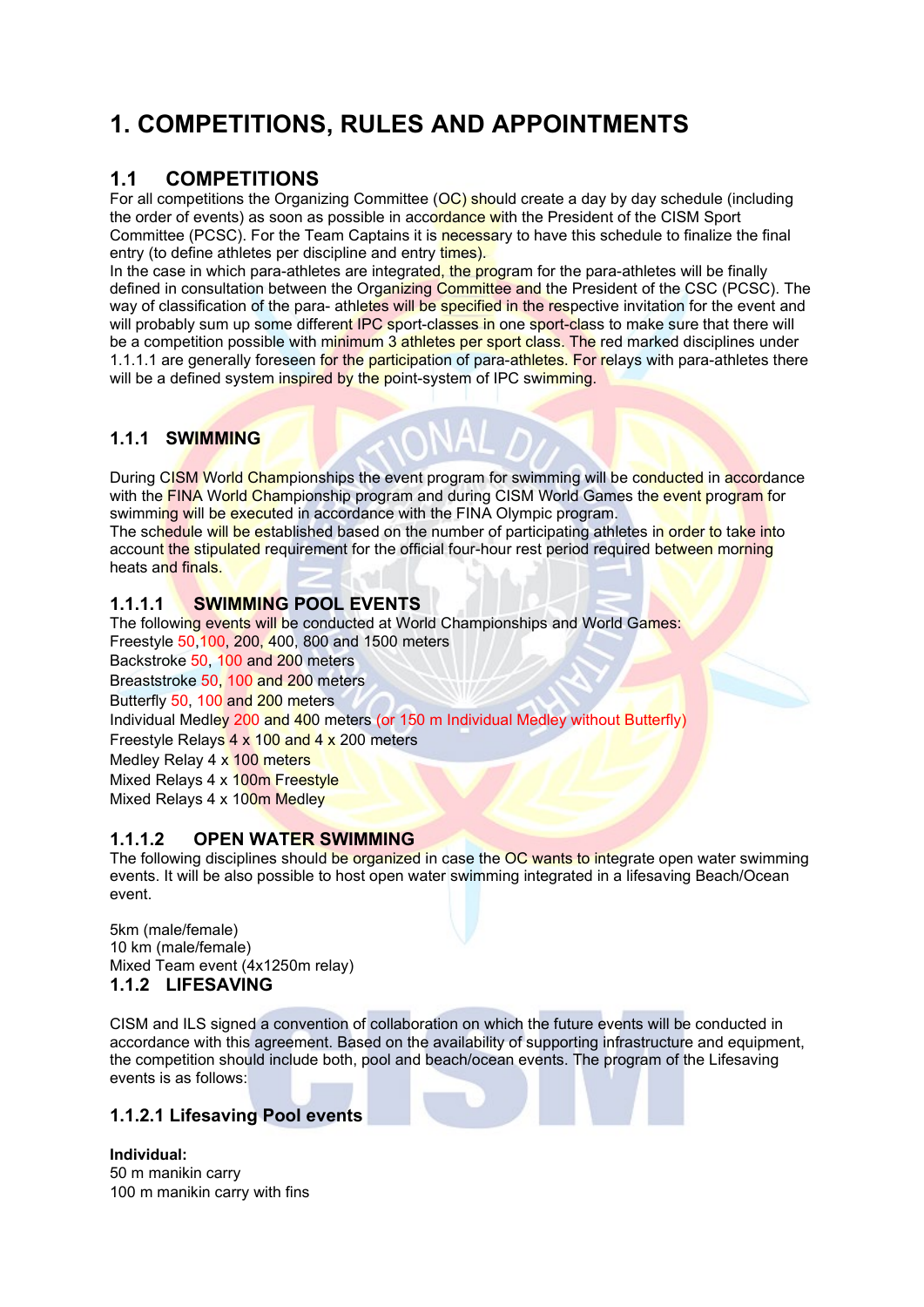100 m manikin tow with fins 100 m rescue medley 200 m obstacles 200 m super lifesaver

### **Relays:**

4 x 25 m manikin 4 x 50 m medley 4 x 50 m obstacles 4 x 50 m Lifesaver Relay (Mixed)

### **1.1.2.2 Lifesaving Beach / Ocean events**

### **Individual:**

Run-Swim-Run (or Surfrace if no sandy area or beach is unavailable) Board Race Surfski Race Oceanwoman/Oceanman Beach flags

### **Relays:**

Rescue Board Rescue Rescue Tube Rescue Oceanwoman relay/Oceanman relay Ocean Lifesaver Relay (Mixed)

The detailed description of the different events can be seen in ILS Competition Rule Book (latest edition)

http://www.ilsf.org/lifesaving-sport/rules

In case, that not all events can be realized, the OC has to contact the President of the CSC about the program which is planned before it is outlined in the invitation.

### **1.2 INTERNATIONAL FEDERATIONS (IF) RULES**

### **1.2.1 SWIMMING**

Swimming competitions will take place under FINA rules unless otherwise specified.

### **1.2.2 LIFESAVING**

Lifesaving competitions will take place under ILS rules and the Convetion of Collaboration between ILS and CISM unless otherwise specified.

### **1.2.3 KNOWLEDGE OF CISM REGULATIONS**

It is mandatory for all Chiefs of Missions to have a detailed working knowledge and thorough understanding of the most recent CISM regulations. For the Team Captains/ Coaches it is from utmost importance to have knowledge about CISM Regulations for Swimming and Lifesaving and in addition basic knowledge about FINA and ILS Rules. **A check-list with the most important information is attached as Appendix 1 to this regulations.**

### **1.3 OFFICIAL REPRESENTATIVES**

### **1.3.1 OFFICIAL CISM REPRESENTATIVE**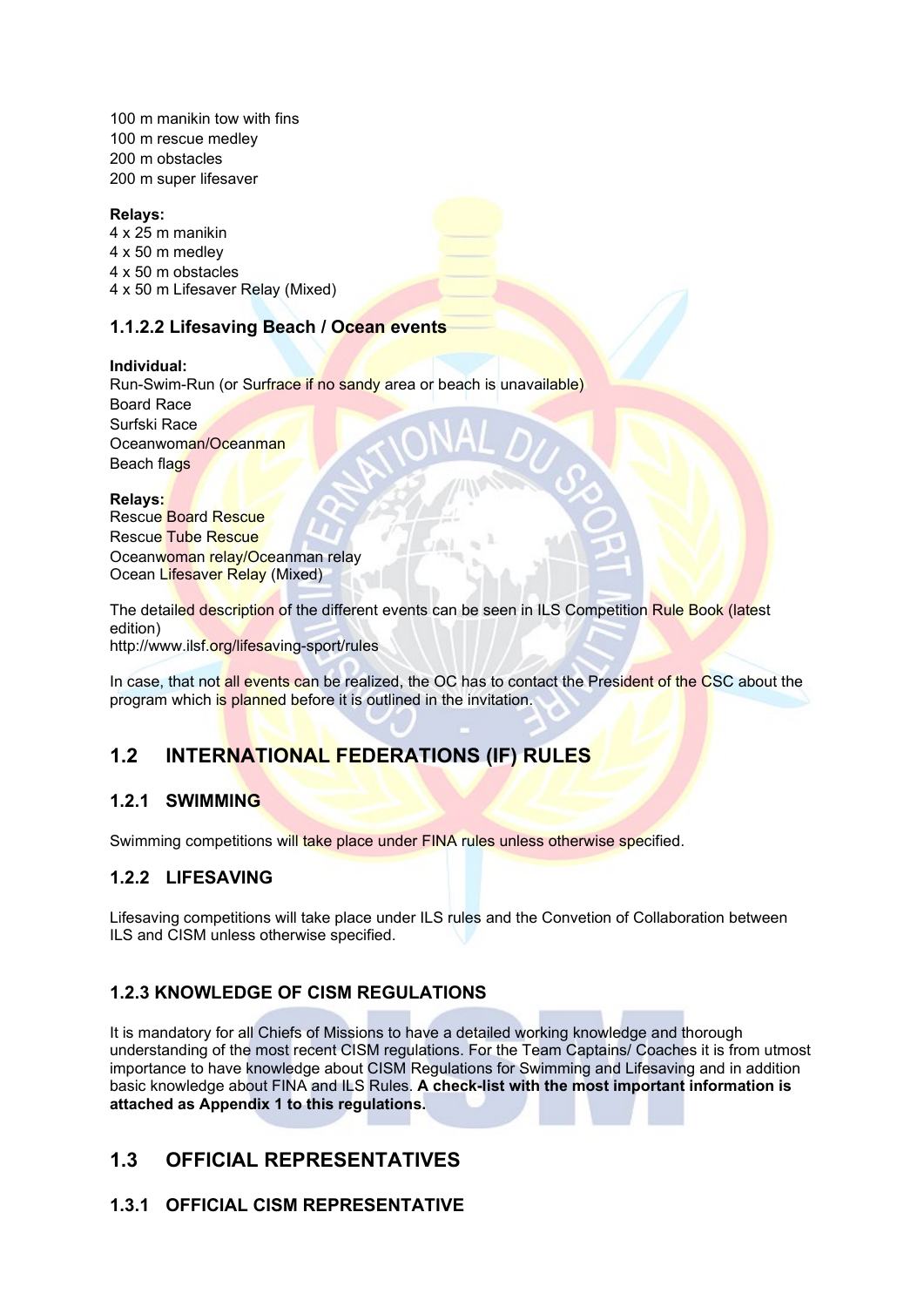The appointment and the responsibilities of the official CISM representative are articulated in article 2.13 and 2.14 of the CISM Regulations.

### **1.3.2 MEMBERS OF THE CSC SWIMMING**

The duties and responsibilities of the president and the members of the CSC Swimming are articulated in articles 2.15, 2.16 and 7.12 of the actual CISM Regulations.

### **1.4 JURIES**

### **1.4.1 TECHNICAL JURY**

A Technical Jury will be appointed by the President CSC Swimming during the preliminary meeting of an event in accordance with article 8.12 of the actual CISM Regulations. The establishment of a Technical Jury may include representation from both the CSC membership and designated team representatives. The PCSC will chair the Technical Jury (Art.2.16 B 10.) The member of the CSC who is assigned the responsibility of the CSC Secretary will also always be a member of the Technical Jury.

### **1.4.2 JURY OF APPEAL**

The composition, assigned duties and tasks, as well as the processes and procedures of the Jury of Appeal are articulated in article 8.13 A of the CISM Regulations.

### **1.5 REFEREES / TECHNICAL DELEGATES**

The host nation that is organizing the championship is responsible to provide a referee with a FINA/ILS license and other technical delegates with minimum national license to run the competition. If there occur problems in finding a referee licensed by the IF, the OC has to contact the President of the CSC. For open water swimming and/or Lifesaving Beach/Ocean events it is strongly recommended to invite referees from the participating countries.

In case of a swimming event including Para-athletes the OC should organize an official IPC classifier.

## **2. PARTICIPATION - COMPOSITION OF A MISSION**

### **2.1 PARTICIPATION TO THE CHAMPIONSHIP**

### **2.1.1 COMPOSITION OF THE MISSION**

**One** Chief of mission **One** Team Captain **One** Medical Staff /Physiotherapist **One** Coach (if less than 10 athletes) or **two** Coaches (10 athletes and more) **Maximum of ten** competitors swimming pool **(male) Maximum of ten** competitors swimming pool **(female) Maximum of four** competitors swimming open water **(male) Maximum of four** competitors swimming open water **(female)**

In the event that a Lifesaving competition is being held, then the mission will also include: **One** Coach Lifesaving (if less than 10 athletes) or **two** Coaches (10 athletes or more) **Maximum of six** competitors lifesaving (male)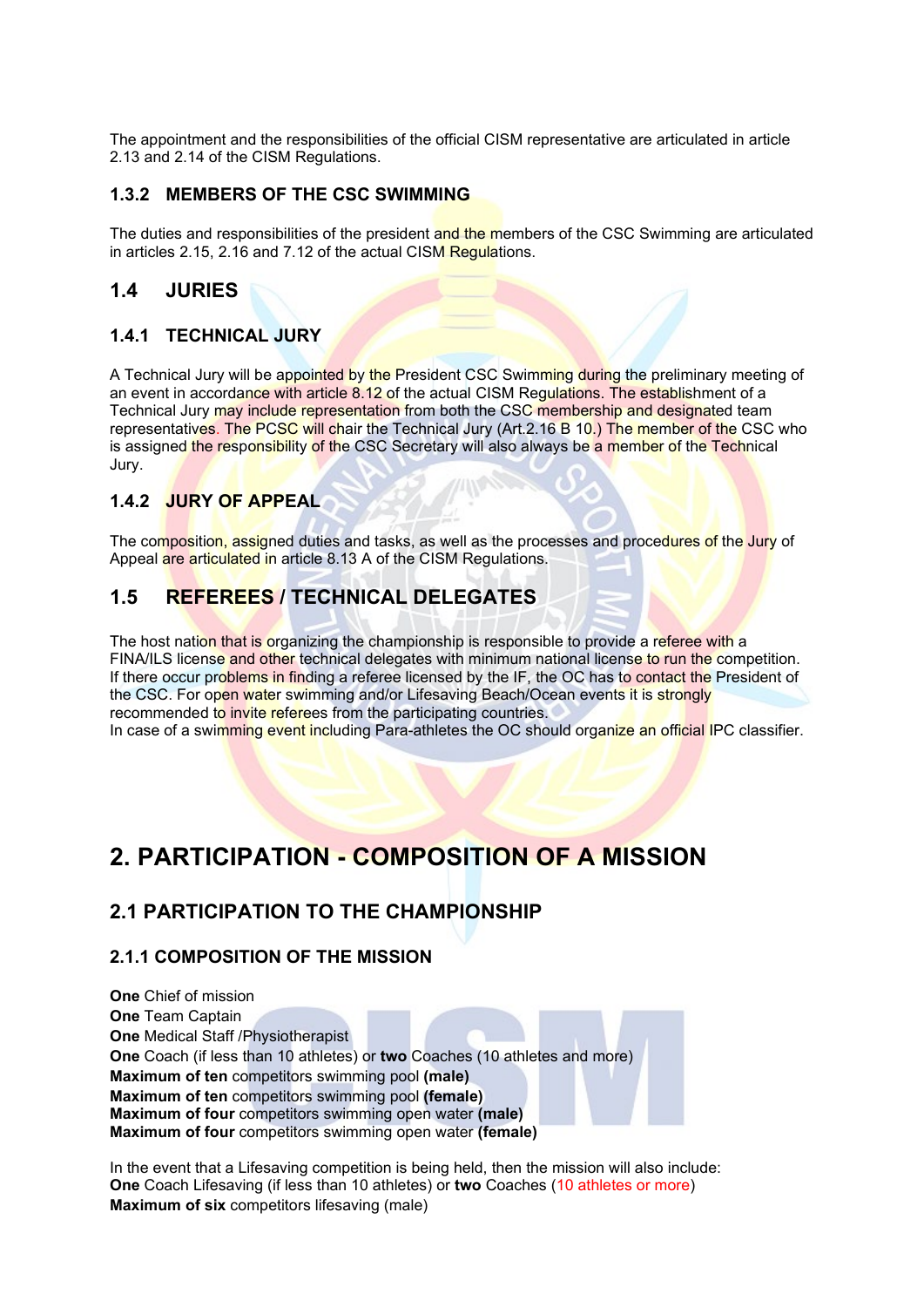### **Maximum of six** competitors lifesaving (female)

Only if the requirement exists, the organizing committee may invite referees from participating countries. For these referees it is mandatory to have a minimum national valid license from their national federation.

Should the country hosting the championship have insufficient capacity to accommodate the Delegations as established above, they may seek to have the maximum number of swimmers (male/female) reduced to 8 following consultation and approval of the President of the CSC. The specific number of invited athletes that will be permitted will be clearly stipulated within the invitation to the event.

It is possible that an athlete can compete in swimming events pool and open water in the same championship. It is also possible that an athlete can compete in lifesaving events and in swimming events. The Athlete who will participate in different disciplines will count on the respective maximum number of allowed athletes per discipline fixed above.

### **2.1.2 SUPPLEMENTARY PERSONNEL**

Delegations may not add personnel at any time without the explicit agreement and approval of the host nation that is organizing the event.

### **2.1.3 REPLACEMENT OF A COMPETITOR / WITHDRAWAL**

Replacement of a competitor will only occur during the conduct of a championship in accordance with the established rules and procedures stipulated by the FINA rules for swimming and ILS rules for lifesaving. Additional entries after the Technical meeting will not be accepted.

A competitor who withdraws from the heats/preliminary rounds after the Team Captains Meeting or for a final more than thirty (30) minutes after the preliminaries of the event in which qualification was earned, is not permitted to start in that session including relays.

### **2.1.4 ACCREDITATION OF FUTURE ORGANISERS**

To facilitate enhanced situational awareness, future organizers (observers) may attend Championships in accordance within the following limitations: Two years in advance of hosting their own World Championships – one (1) observer.

One year in advance of hosting their own World Championships - three (3) observers.

### **2.2 REGISTRATION - PRELIMINARY AGREEMENT**

The preliminary agreement form must be completed by all member nations that intend on competing at the championship, and this form must reach the host country duly completed at least at the date mentioned in the invitation. This form must stipulate the following information:

The size and composition of the mission

Designation of which competitions the contributing nation will provide competitors for

### **2.3 FINAL ENTRY FORM**

The final entry form must reach the host country duly completed latest at the date mentioned in the invitation for the Championship:

- Ranks and names of the officials
- Ranks and names of competitors
- Exact travel details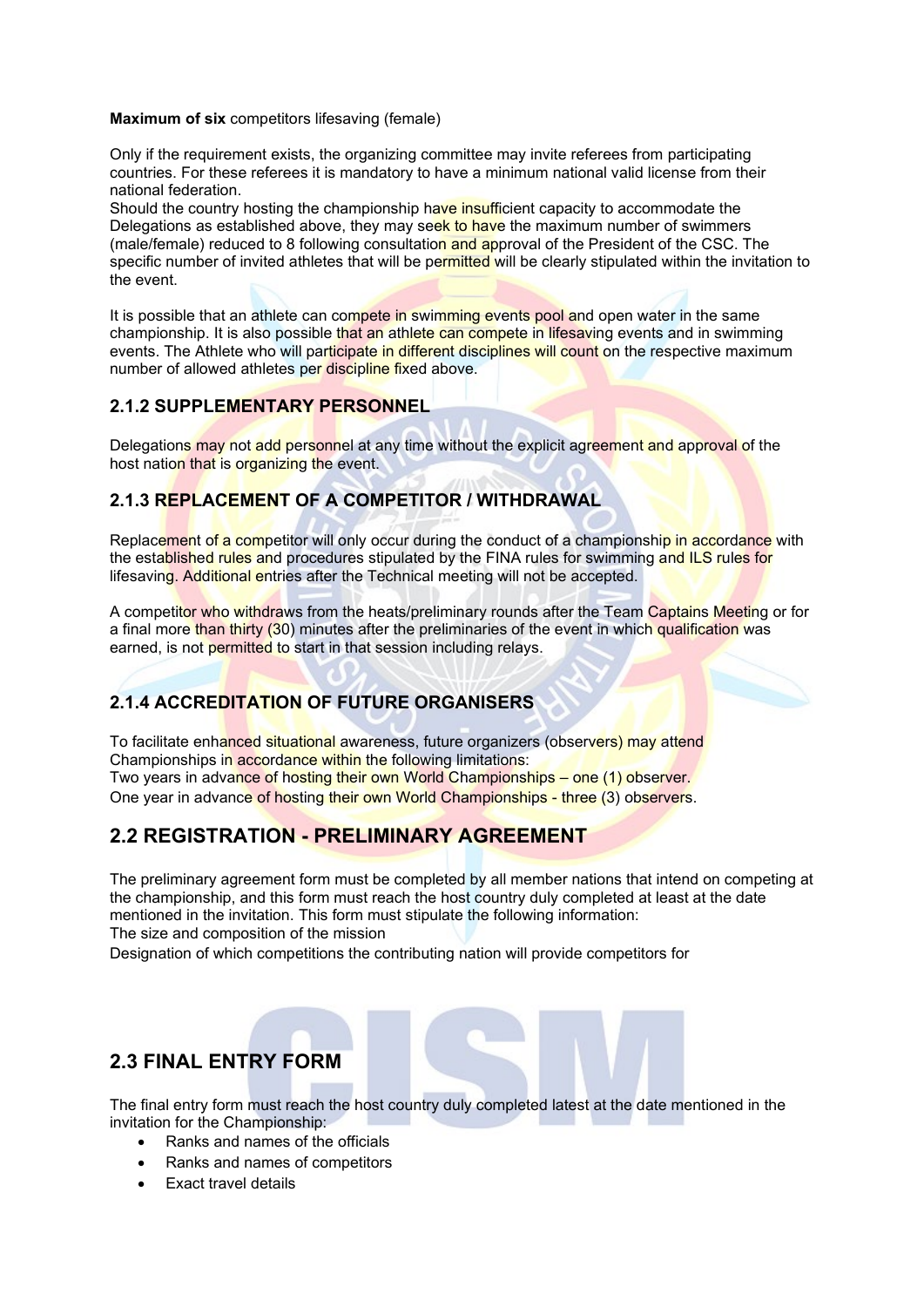- **Swimming and/or Lifesaving entry form (events). - See appendix 2 attached to this regulations.**
- Signed commitments of the Chief of Delegation declaring military status of the competitors and Chief of Mission declaring understanding and following article 2.11 B of the CISM Regulations.

# **3. GENERAL EVENT SCHEDULE**

The Overall duration of the event is normally 8 days, schedule below is an example schedule and not definitive:

| Day one:   | Missions arrival / Training                                                          |  |  |  |  |
|------------|--------------------------------------------------------------------------------------|--|--|--|--|
| Day two:   | Preliminary/ Technical meeting / Appointment of juries / Training / Opening ceremony |  |  |  |  |
| Day three: | <b>Competition</b>                                                                   |  |  |  |  |
| Day four:  | <b>Competition</b>                                                                   |  |  |  |  |
| Day five:  | <b>Competition</b>                                                                   |  |  |  |  |
| Day six:   | Competition / End of competitions                                                    |  |  |  |  |
| Day seven: | <b>Cultural activity / Closing ceremony</b>                                          |  |  |  |  |
| Day eight: | <b>Missions</b> depart                                                               |  |  |  |  |

If only Swimming or Lifesaving competitions are held in the program, it may be shortened by one day following consultation and approval by the President of the CSC.

The host country/OC is responsible to offer training possibilities from the day of arrival until the day before departure. No special arrangements only available for one athlete or team will be accepted.

# **4. SPORTS REGULATIONS**

### **4.1 GENERAL PROVISIONS**

### **4.1.1 Competitors**

While respecting the number of competitors as specified in paragraph 2.1.1. only 2 individual Swimmers/Lifesavers per event are permitted to go into the final, For relays only 1 team per country can participate in an event.

### **4.1.2 Minimum performance**

Entries are not dependant on previous performance times.

### **4.1.3 Infrastructure**

Pool competitions shall in principle take place in a 50 m pool with at least 8 Lanes, a min. depth of 2m and a water temperature between 25°-28°. Automatic officiating equipment is mandatory.

All other infrastructure guidelines are according the ILS competition rule book or FINA facilitiy rules. If a host nation is willing to host a championship but has not all above specified infrastructure or equipment available it is recommended to contact PCSC or CISM HQ for negotiations. The main goal is to make a championship happen.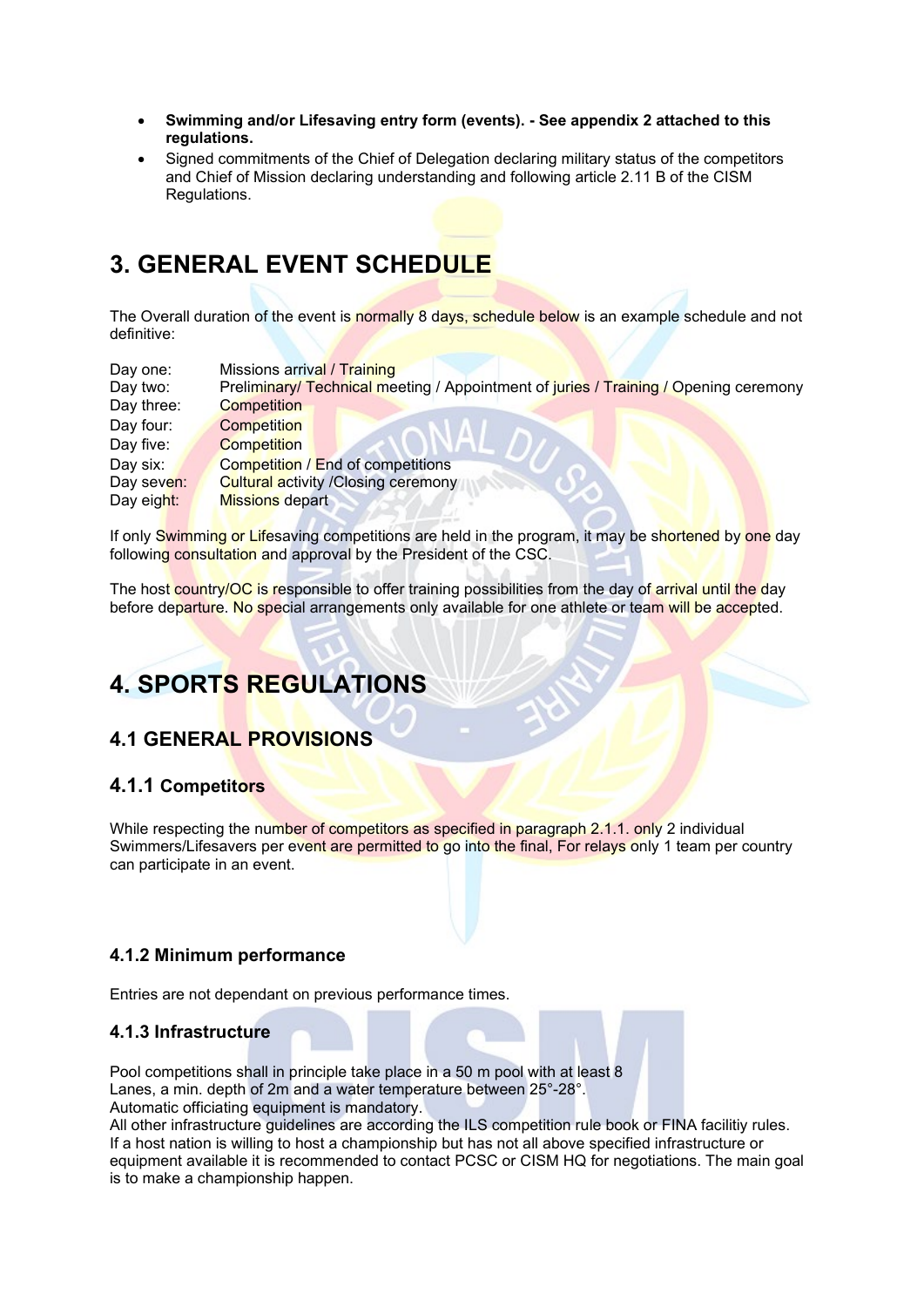# **5. DOPING CONTROL**

According CISM regulations 9.2 B there will be an Anti-Doping-Commission chaired by the OCR. The doping tests and procedures shall be carried out accordingly the CISM and WADA anti-doping regulations.

The number of tests and minimum level of analysis should follow the Test Distribution Planning (TDP) issued by CISM General Secretariat and posted on the CISM website.

In accordance with CISM Regulations and related CISM Sports Regulations all new world record holders must be submitted to a Doping-Test in order to validate their new record. Organizing Committees should provide extra Doping-Test-Kits to fulfill this task, if necessary." Copies (form) of the conducted Doping-Test must be handed over to the OCR.

# **6. RESULTS AND AWARDS**

### **6.1 RESULTS**

The President of the CSC Swimming (or a member of the CSC officially designated by her/him) must sign all result lists before they are certified as official. Management of records is regulated as per article 8.36 of the CISM Regulations.

### **6.2 ORGANIZING COMMITTEE**

The organizing committee must ensure that all CISM or world records established during CISM championships are authorized by the international sanctioning body to be officially recognized and certified. This will include to ensure that proper precautions are taken to ensure that at all times CISM competitions remain complaint with all established regulations and protocols in order to ensure all records established during any CISM Championship will be officially certified and formally recognized by the International sanctioning organizations in question. At the end of the competition the form "request for ratification of a record" has to be completed and handed over to the PCSC.

### **6.3 OFFICIAL CISM MEDALS**

When preliminaries are swum, medals shall be awarded to those swimmers of the relays who swam in the heats and the final race.

### **6.4 CEREMONIES AND PROTOCOL**

In accordance with the guidelines articulated in article 8.26 of the CISM Regulations, during the conduct of all award ceremonies, all athletes must wear their designated team track-suit and military personnel those as OCR, CoD, CoM, CSC-members awarding the medals should wear uniform. Under certain special circumstances, the OCR may authorize the wearing of the team track-suits by athletes for the closing ceremonies. The participation is mandatory.

### **6.5 FAIR PLAY CUP**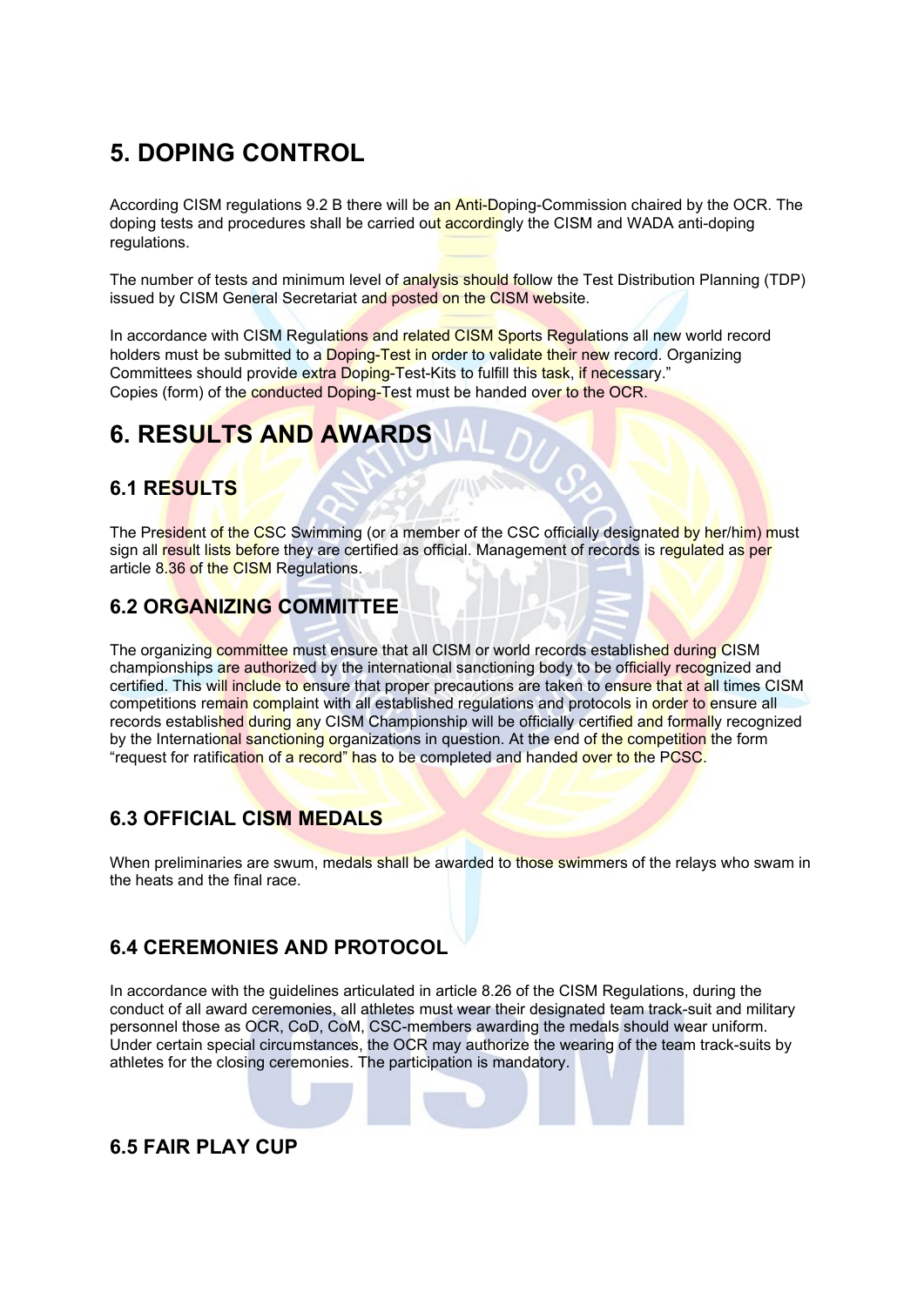In accordance with article 8.34 of the CISM Regulations, the organizing committee will award a Fairplay Cup to an individual or a team for a specifically recognized action that contributed towards or demonstrated outstanding fair-play during the Championship. The final selection of the recipient of this award shall be conducted by the official CISM representative (OCR), the Chairman of the Organizing Committee and the President of the CSC Swimming and Lifesaving.

### **6.6 OTHER AWARDS**

The OC can also award the most successful team and or male / female athlete of the competition. This can be made by FINA / ILS points / scoring or medal table. If it is foreseen to do so, the modalities should be approved by the CSC and announced during the Technical meeting.



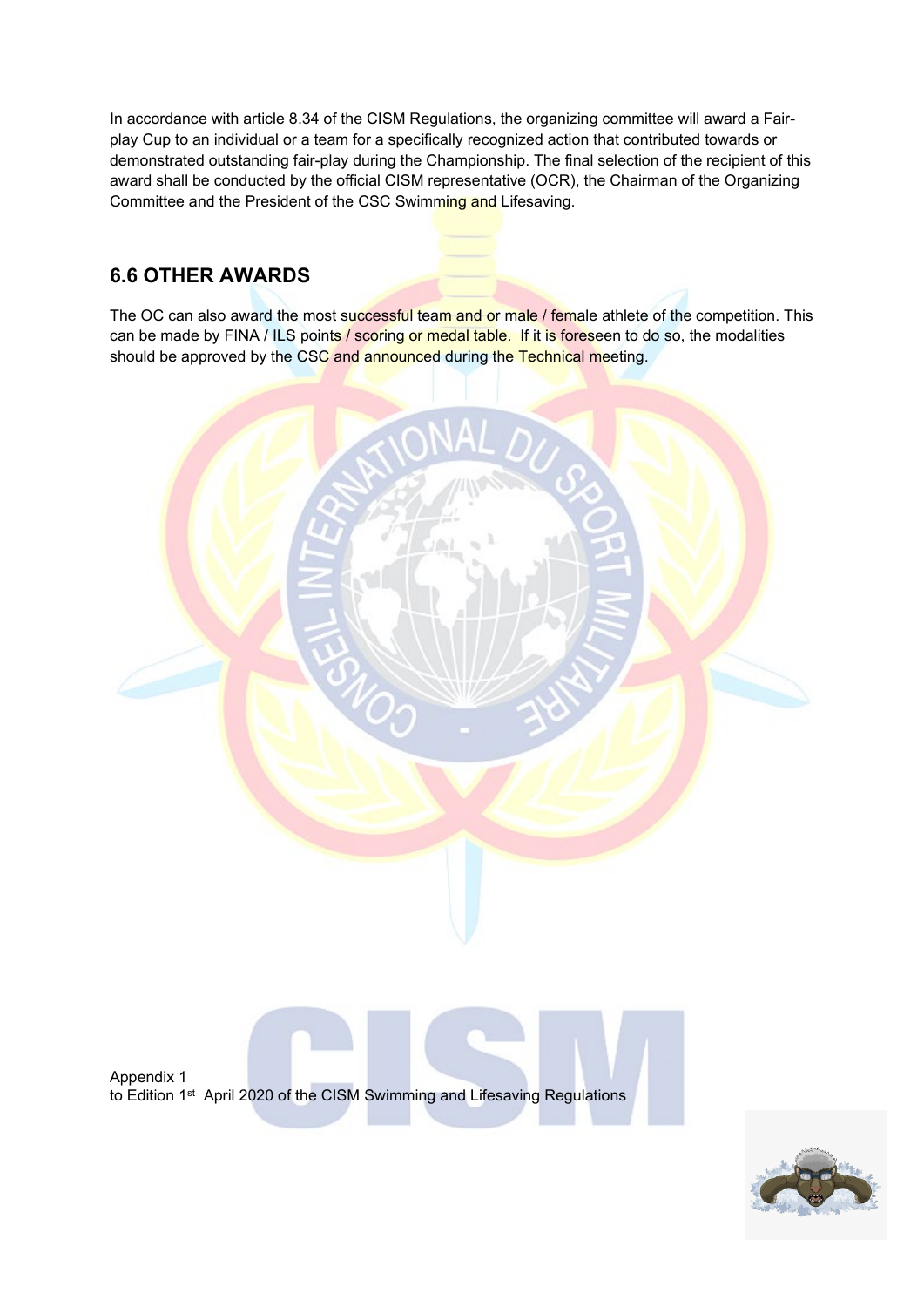

# **CISM Sport Committee Swimming**

# **Check-list for Team-Captains / Coaches**

This Check- list for Team Captains/ Coaches is to make sure the most necessary regulations are known by the responsible persons, to avoid misunderstandings during preliminary meeting and to run the competition smoothly.

### **General information:**

Generally all events will be conducted according to **FINA and ILS** regulations. The actual CISM swimming and Lifesaving regulations may have detailed or additional regulations. Please use only the Forms CSC and OC is handing over to you during Technical meeting.

### **Times / Timeschedule:**

- Team Captains meeting every day at the beginning of warm-up session location tbd (withdraw forms / entry sheets for the relays can be handed over at this time)
- Warm-up sessions end 15 min prior to the start of the session pool has to be cleared

### **Swimming and Lifesaving Pool events:**

- max. 2 athletes per nation per discipline are permitted in the finals
- changings of athletes and especially additional entries for individual events and relays can **latest** be made during / at the end the technical meeting – afterwards **no** entries will be accepted (detailed relay rules see below)
- In all competitions a competitor or team not wishing to take part in a final in which qualification was earned shall withdraw within thirty (30) minutes following the preliminaries of the event in which the qualification took place.
- A competitor who withdraws from the heats/preliminary rounds after the Team Captains Meeting or for a final more than thirty (30) minutes after the preliminaries of the event in which qualification was earned, is not permitted to start in that session including relays.
- There will be no preliminary heat if 8 or less athletes start in an event (direct Final)
- timed heats for 800 / 1500 m freestyle (slower heats in the preliminary heats session, the faster heat in the finals session)
- entry times have to be given for the seeding of heats if no entry time is given, the athlete / relay will be seeded in the slowest heat at the outer lanes.
- Athletes have to assemble in the calling area prior to the start the Clerk of course will check the swim suites and the accreditation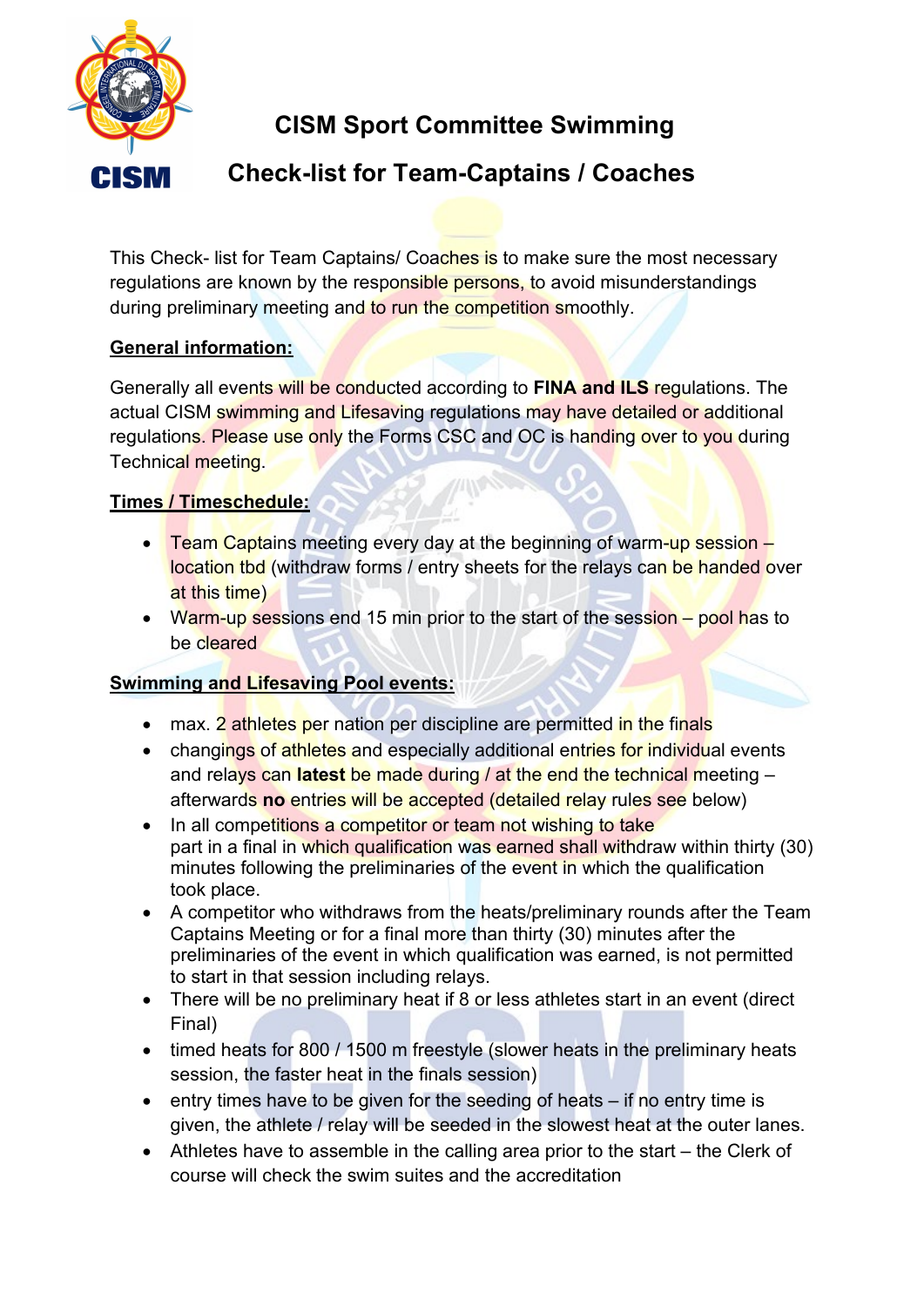### **Swim suites:**

• all used swim suites for swimming and Lifesaving have to be in compliance with IF regulations

### **Relays:**

- only one team per nation in a relay event is permitted
- The composition of a relay team may be changed between preliminary heats and finals of an event.
- The names of swimmers actually swimming on a relay must be submitted at least **one hour before the start of the session** in which the event is to take place, in the order in which they are to swim. The names of swimmers in medley relay events must be listed for their respective strokes
- Mixed Relays must consist of two (2) Men and two (2) Women

### **Lifesaving:**

- Pool events:
	- o will run in general similar to the swimming events (beside technical specifications ILS)
- beach / ocean events
	- o All own equipment not provided by the OC has to be checked in advance of the competition
	- $\circ$  The draws for position will be made by officials, the method used for the draws will be approved by the Chief Referee (same for open water swimming).
	- o Prior to the start a Marshall will place the competitors in the order as drawn for all heats or finals (in a special designated marshalling area)
	- $\circ$  In Ocean events, caps securely fastened under the chin must be worn on the competitors' heads at the start of each event.
	- $\circ$  In Ocean events there must be identification scheme painted on the arms / legs of the competitor (Number) to make sure the correct identification in the finishing area (detail info during Technical Meeting).

### **Doping controls:**

- According to CISM Anti-Doping Rules
- All Procedures will be in compliance with WADA;
- There will be tests every day;
- Athletes are chosen randomly and when CISM and World Records are broken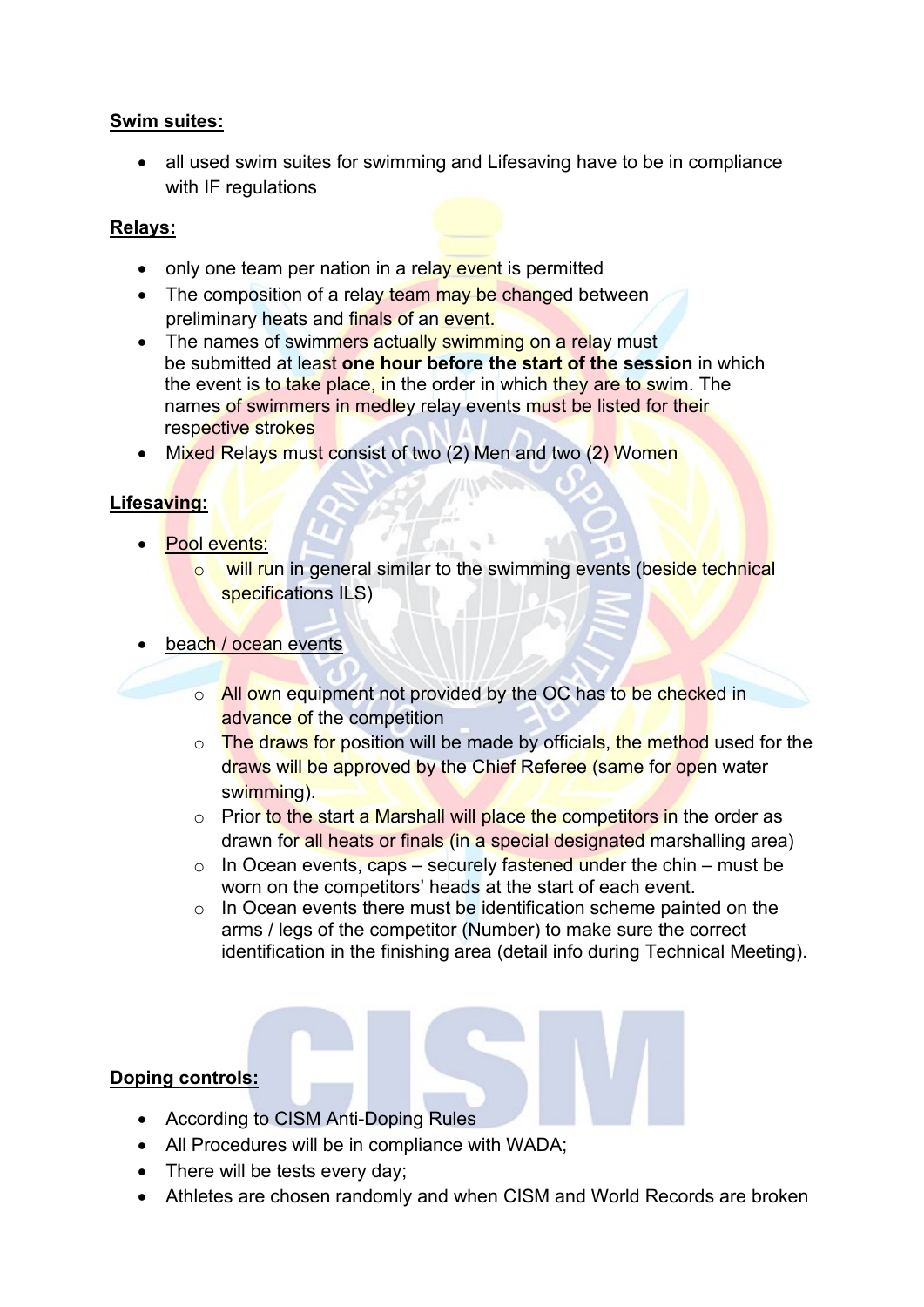### **Award ceremonies:**

- Award ceremonies will be announced.
- It is mandatory to show up for the award ceremony.
- Full track suit has to be worn.
- CoM or other Officials will be invited to conduct the Ceremonies (dress code Uniform)

### **Protests / Appeal:**

- According to CISM / FINA regulations (CISM Regulations 8.12-8.13, FINA General Rules 9.2-9.3)
	- o Any protest shall be submitted to the President of the Technical Jury IN WRITING and SIGNED by the CHIEF of MISSION or TEAM CAPTAIN within 30 minutes following the conclusion respective event or match,
	- o Each protest requires a deposit of **100 Euro**,
	- o **Decision of Technical Jury is reported in writing to the Organizing** Committee (OC) and the OCR.
	- o If the protest is rejected the Chief of Mission / Team Captain can protest against this decision.
	- $\circ$  This appeal shall be submitted to the President of the Jury of Appeal within two hours after the written notification of the rejection by the **Technical Jury**

*(note: FINA General Rule 9.2.1: against decisions of the referee; however, no protest shall be allowed against decisions of fact)*

### Friendship through Sport

Appendix 2 to Edition 1<sup>st</sup> April 2020 of the CISM Swimming and Lifesaving Regulations